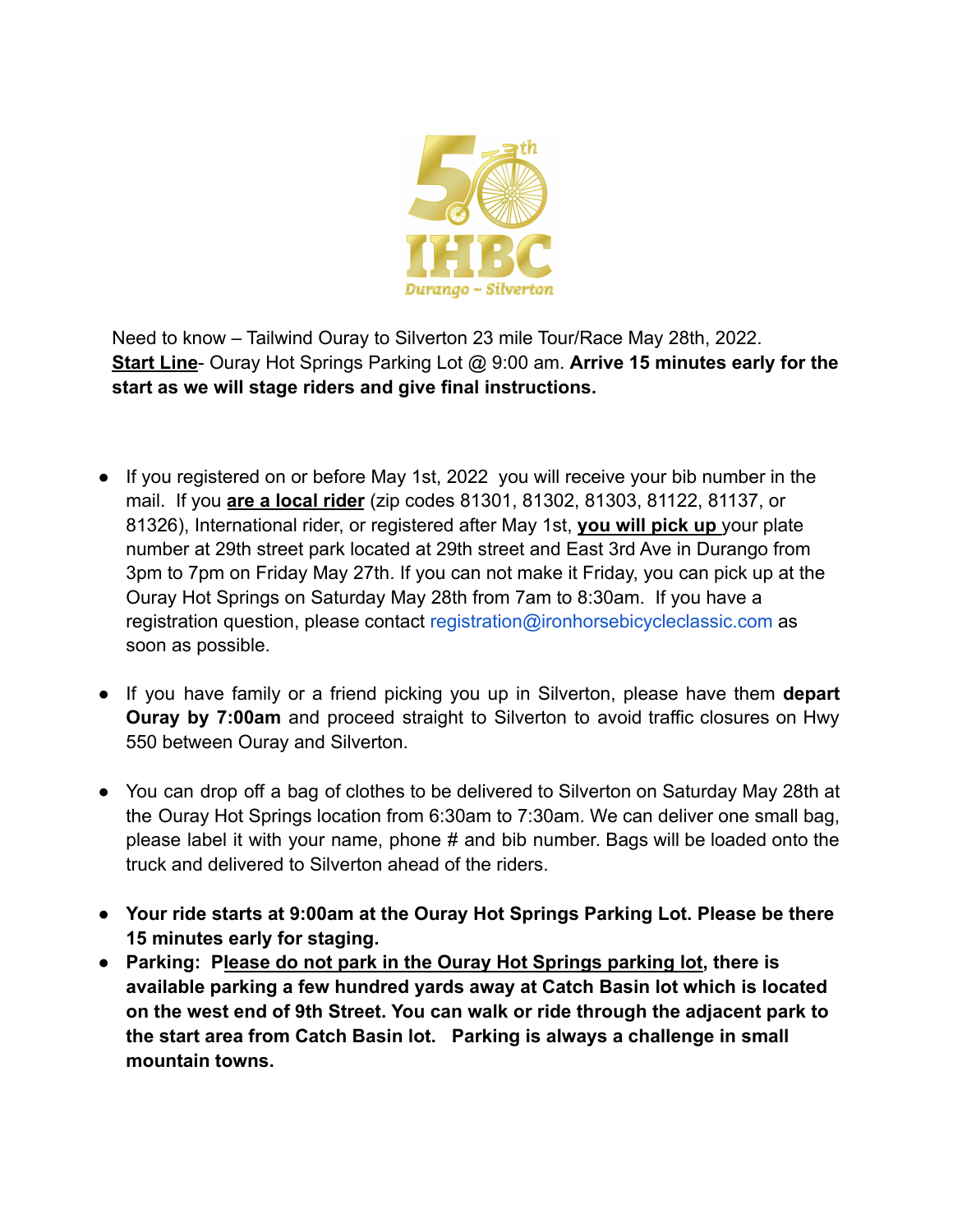- To prepare for the next day, Number plates **MUST** be zip or twist tied to your hand bars in a **flat position**. Not having the plate properly mounted may result in incorrect timing. **Do not bend or curve the plate**. Numbers must be visible on the course at all times. There are aid stations on the ride but if in doubt, prepare and have a bit of extra water/bottles, food, spare clothes and long gloves for the ride. It will be cold on the passes and downhill sections. Plan ahead for inclement weather and be prepared. You will be riding through an austere mountain environment in May. Check the weather forecast ahead of time.
- In case of inclement weather on the passes we may shorten or cancel the event. That information will be posted no later than 7am at the start. Please make every effort to ride to the start as parking in Ouray is limited. We have a maximum amount of time that riders can be on the road. We will pull riders from the road at 12:50 pm**.** We must have the road completely clear of cyclists by 1:00 pm as that is when we must open the highway back up. There will be a large amount of return traffic out of Silverton and there is a big risk to riders descending at that time who may think the road is still closed. Riders that are pulled will be transported by bus, bikes and truck to the Silverton finish. You can meet up with your bike there near the finish line. The Colorado State Patrol manages the removal of riders from the course, and there are no exceptions. **Please do not try to persuade CSP to let you keep riding**. They allow us to close the road so please respect their role and help in our event.
- **NO IPODS/EARBUDS** they are a safety issue.
- **● This is a no support race, carry your own items. No sag vehicles are allowed.**
- **● Crossing the yellow centerline is not allowed.**
- Always stay to the right hand side of the road throughout the course. **Even though the course is closed, there is potential for ambulances and Colorado State Patrol to be coming in the opposite direction, stay in your lane and do not cross the yellow line.** There will be riders of varying pace around you at all times. Keep an eye out for hazards on the road such as potholes and debris, especially at the start when you are in a large group or descending. Safety is our first priority.
- When you arrive in Silverton, you will ride down the main street to the end of town and down to the finish line. Please stay in the middle of the road in the coned off bike lane as you ride through Silverton. The main street is still open to traffic on either side of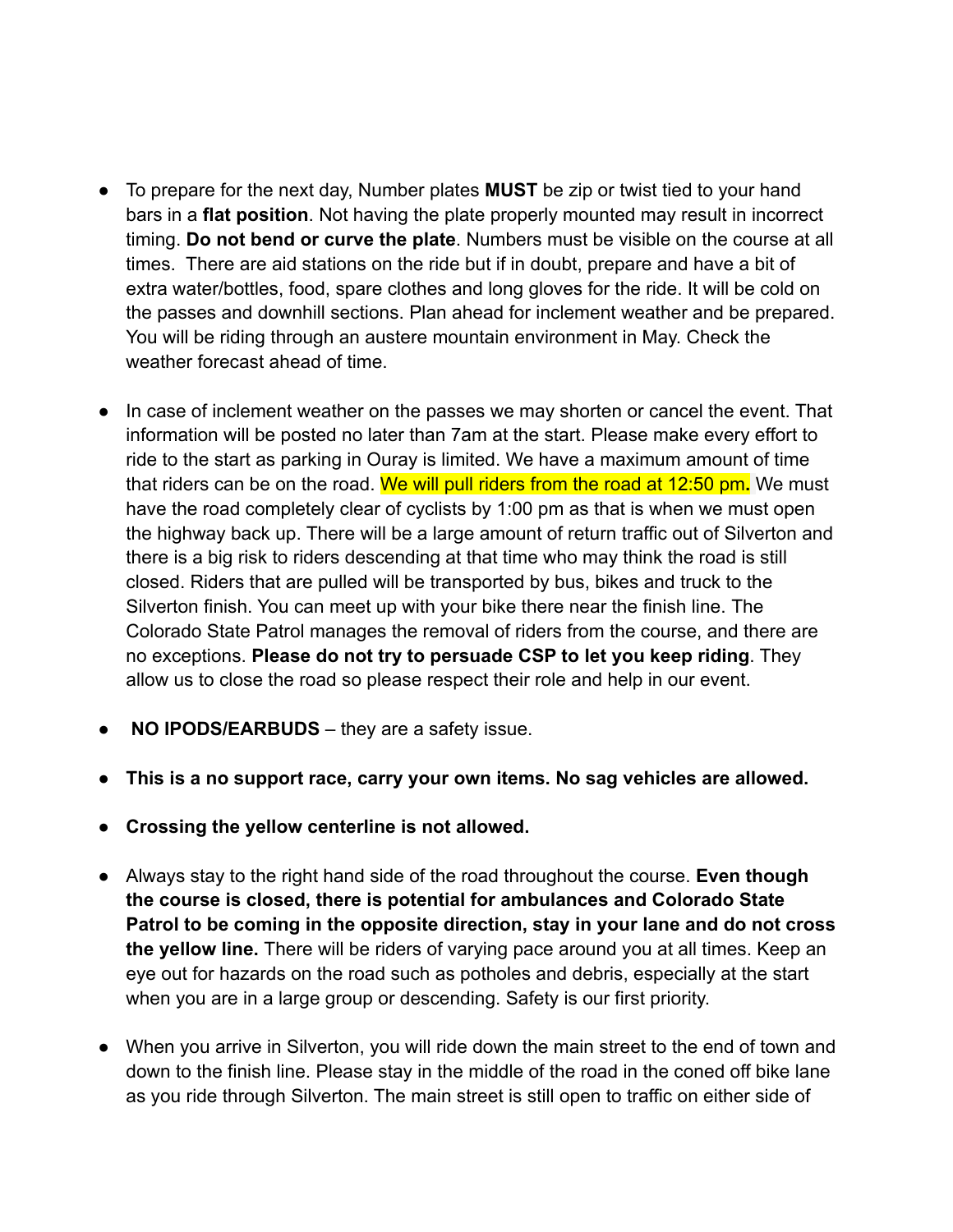you but it will be minimal.

- Upon arrival under the finishing truss and chute, **clear the finish line** and enter the Memorial Park area to your left. There are bathrooms available on the north end of the park just after the finish line on your left as you go up the hill. The baggage pick up will also be on the left of the finishing chute as you enter the park.
- We make every effort prior to the event start regarding weather and a shortened or canceled event. However, if you are on the course and the weather deteriorates, an emergency bus and truck are stationed on top of Red Mountain. Based on how severe the weather becomes, Colorado State Patrol can stop events and direct people to buses or aid stations for assistance and communication. Please make your way to one of those locations for safety and warmth as needed or directed. Additionally, there are emergency personnel, Ham radio operators, official vehicles and aid stations along the course. Ask any personnel if you need assistance. All aid stations and Ham radio operators can communicate with emergency personnel.
- There will be one aid station on the course and it is located at the top of Red Mountain Pass. Red Mountain Pass is approximately halfway to Silverton. The overall course is 23 miles long, with 3300 feet of climbing.The stations have liquids and food items. Do not rely solely on the aid stations, take a supply of items on your own. We do not provide mechanical support. Please bring your own repair provisions **\*\*There are porta potties at the start line and the top of Red Mountain Pass and the finish line in Silverton. \*\*There is a course map under each event tab for each event on our website.**
- Results will be posted as quickly as possible at http://racerite.com/results.html If you have a question for the Timing and Scoring company or want to lodge a complaint please do so immediately after you finish. They will be adjacent to the finishing line/truss on the park side under tents.
- Finisher gifts will be given out to riders in Silverton just past the finish line on the left as you exit the finish area. You must have a bib # to get a gift.
- Prizes (checks) for all riders who place will be sent in the mail the two weeks after the event, if you have not received it in three weeks please email us. Please see the road race web page for category placing payout info.
- There are many restaurants within Silverton, please patronize them as they help make the event possible.